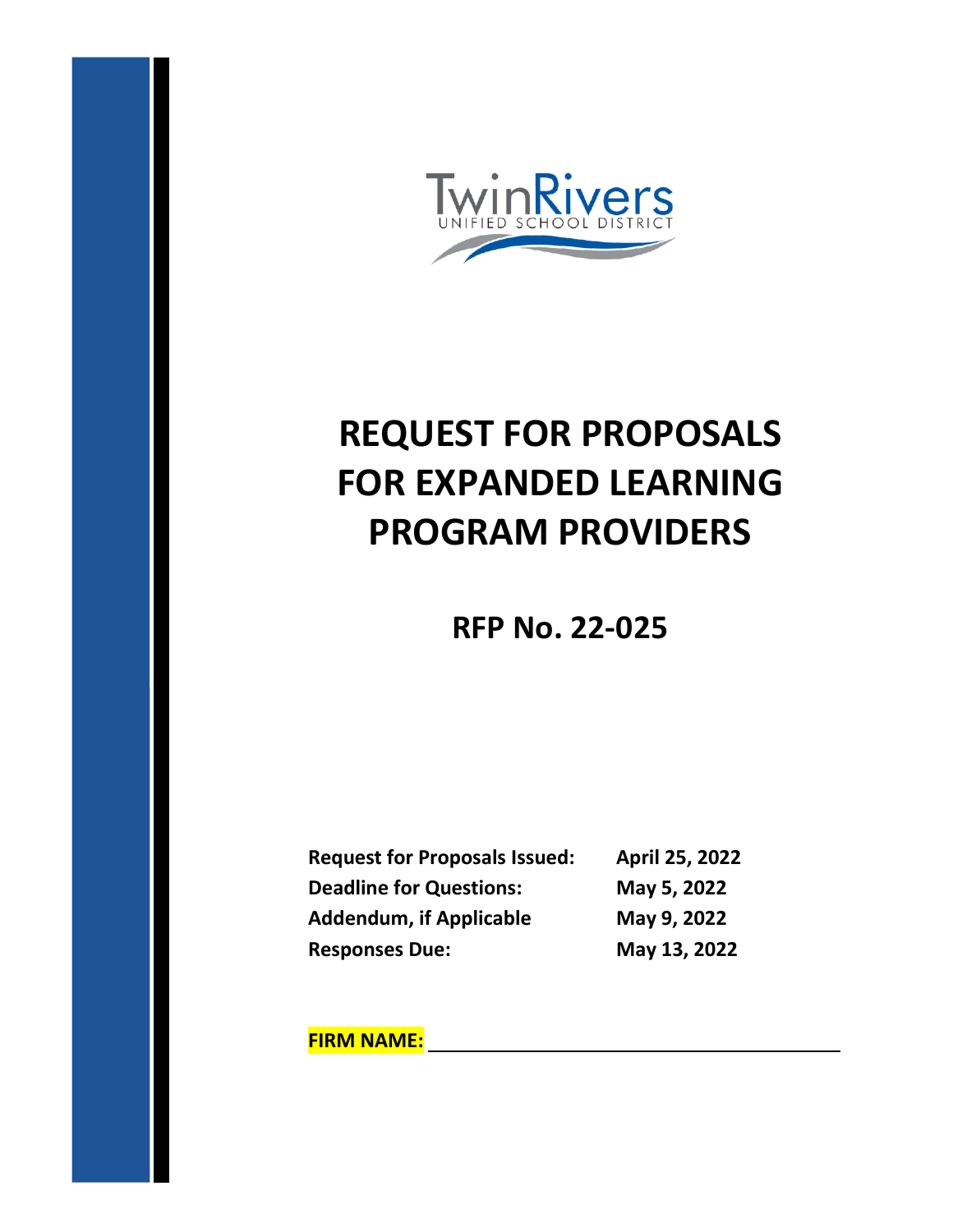#### **REQUEST FOR PROPOSALS Expanded Learning Program Providers – 2022-23**

#### **I. NOTICE OF RFP**

Notice is hereby provided that the Twin Rivers Unified School District, located in McClellan, California ("District") is requesting proposals from qualified firms to provide Expanded Learning/After School Programs for K8 students.

It is the desire of the District to select a Vendor that can meet or exceed the District's program requirements, and provide matching funding to maximize the quality of the program and reach the greatest number of students.

#### **COVID-19 COMPLIANCE**

The health and safety impacts of COVID-19 continue to evolve and change frequently. The District continues to adhere to all Federal, State and Local health directives and requirements to ensure the safety of students, staff and the community.

Given the current remote office format, please submit your proposal by email.

**2022-23 PROPOSALS MUST BE SUBMITTED BY EMAIL ONLY**

**SUBMIT YOUR RESPONSE BY 3:00 P.M ON MAY 13, 2022 TO:**

**[debra.gordon@twinriversusd.org](mailto:debra.gordon@twinriversusd.org)**

**with cc to: [wendi.cowan@twinriversusd.org](mailto:wendi.cowan@twinriversusd.org)**

#### **PROPOSALS MUST BE SUBMITTED USING THE FORM PROVIDED IN SEC. IV BELOW. ADDITIONALLY PLEASE SIGN AND RETURN THE FORMS IN APPENDIX 1.**

*The District intends to award contract(s) to one or more firms for single or multiple sites. Proposals will be evaluated and contracts awarded for 2022-23 based on the criteria in this RFP, to the firm(s) who, upon evaluation, best meet the needs of the students and sites. No interviews are planned.*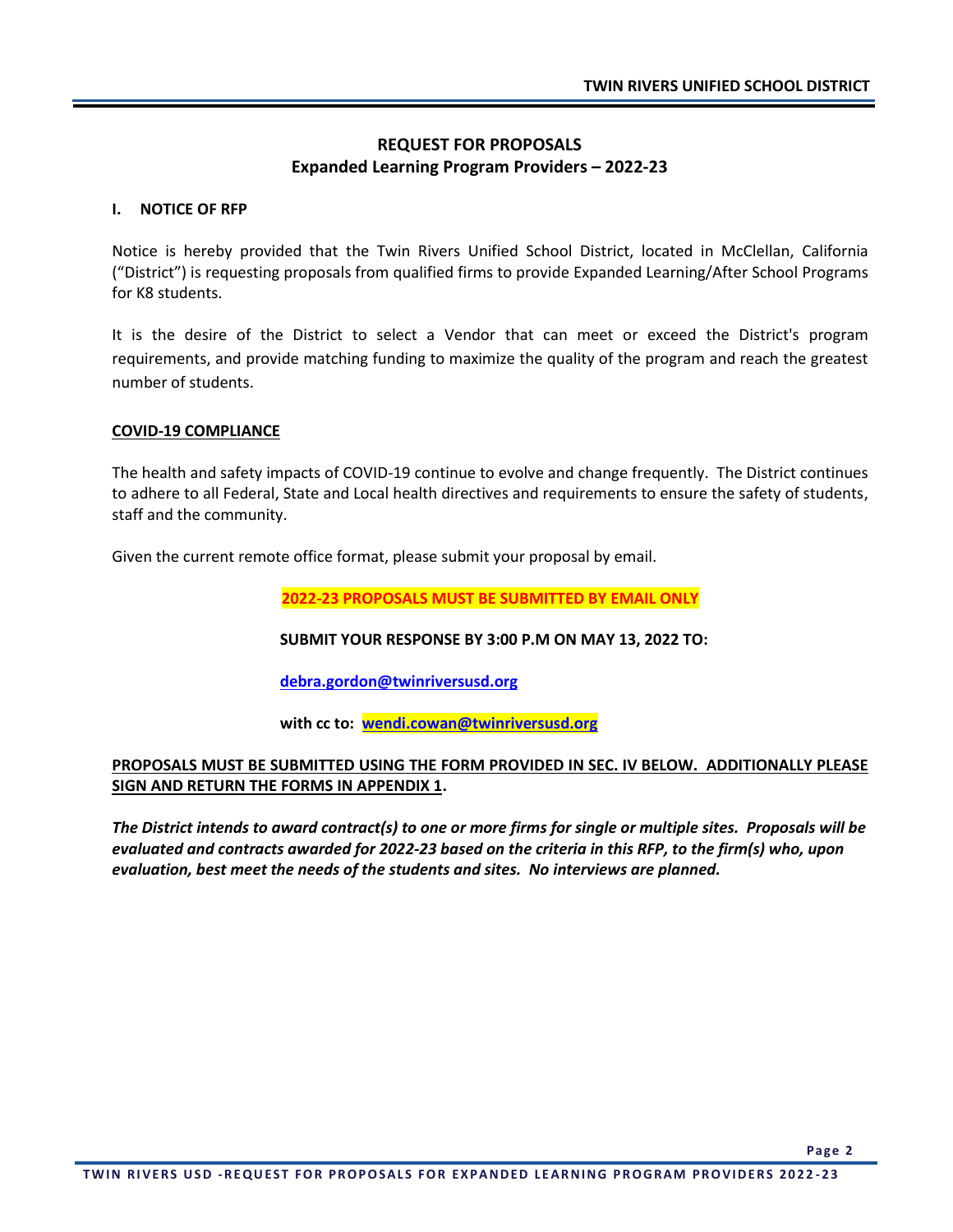#### **II. OVERVIEW OF THE DISTRICT**

The Twin Rivers Unified School District ("District") is a K-12 public school district located in northeastern Sacramento County with a 2021-22 enrollment of approximately 24,000 students. In 2008, four area school districts, Grant Joint Union High School District and the Rio Linda, North Sacramento and Del Paso Heights Elementary School Districts, unified to create the Twin Rivers Unified School District, serving the communities of North Sacramento, Del Paso Heights, Rio Linda, North Highlands and Foothill Farms. The district has four high schools, two junior high schools, three charter junior high schools, one creative arts junior high school, one technology academy (middle school grades), 30 elementary schools, two alternative schools, two adult schools and one special education preschool.

The District is in an economically diverse region characterized by a mix of residential development and light industry. Although there is a potential for growth, a moratorium has been placed on construction in the Natomas area. In terms of family income, all District students are currently eligible for Federal Free and Reduced price meals under the Federal Community Eligibility Provision. A seven member elected Board of Trustees oversees administration. Day-to-day leadership is provided by Superintendent Steven Martinez, Ed.D. who was appointed in July 1, 2013.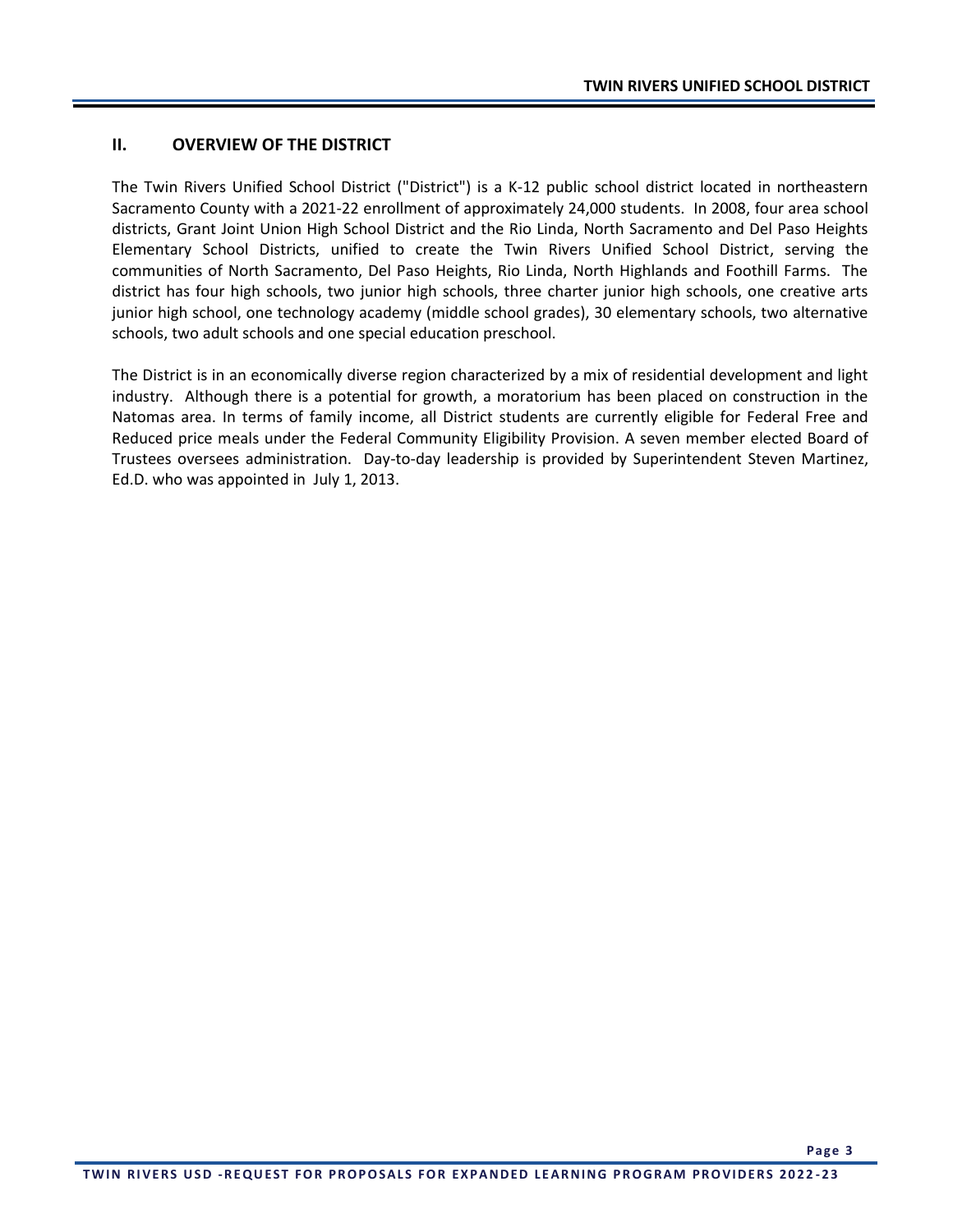#### **III. SCOPE OF SERVICES**

Twin Rivers' after school Expanded Learning Program provides an opportunity to merge school reform strategies with community resources. The goal is to support local efforts to improve assistance to students and broaden the base of support for education in a safe, constructive environment.

**Expanded Learning Programs must consist of the elements below and Expanded Learning Program staff must work closely with school site principals and staff to integrate both elements with the school's curriculum, instruction and learning support activities:**

- ➢ **Academic Enhancement** Activities may include tutorials, homework assistance, test preparation skills and college exposure/preparatory skills.
- ➢ **Skill Development** Activities may include leadership, team building, conflict management, financial literacy and job readiness/career orientation skills.
- ➢ **Enrichment** Activities may include recreation and sports, arts, dance, writing, career exploration and Science, Technology, Engineering and Mathematics (STEM) activities.
- ➢ **Service Learning/Community Involvement** Activities may include citizenship, volunteerism, parental involvement, youth service learning projects and community service.
- ➢ **Family Engagement Activities**
- ➢ **Student/Staff Ratios:** A 20:1 student/staff ratio must be adhered to at all times based on the number of students *enrolled.* Site Lead/Coordinator/Program Managers may not be counted in the 20:1 student to staff ratio. Ratios calculated based on the numbers indicated in the table below.
- ➢ **Program Details:** Due to the evolving conditions surrounding the COVID 19 CDC/District guidelines, program structure and components are subject to change such as; in-person, virtual or a combination of both learning models. Must be prepared to provide services daily in alignment with the instructional model provided by the school and have the capacity to adapt to the daily circumstances.
- ➢ **Payment:** \*Agency will be compensated using one of the following models:
	- o **ADA Based Programs**
		- **K-8 PM Programs**
			- \$12.00 per student, per day
	- o **Non-ADA Based Programs**
		- **K-12 AM Programs**
			- \$6.00 per student, per day
	- o **\*\*Staff Based Programs**
		- **K-12 PM Programs**
			- \$27.28 per hour per team lead
			- \$31.62 per hour per site coordinator/program manager

\*Failure to provide the required contracted staffing will result in a \$150 deduction per staff member per day.

#### ➢ **Staff work Calendar:**

- o 180 school days
- o Additional staff work days (minimum of 6 days for Open/Closing Program)
- o Minimum of 120 hours training/PD including District specific PD dates (Calendar TBD)
- o 13 Paid Holidays (Labor Day, Veterans Day, Thanksgiving Break (3 days), Winter Break (4 days), MLK Day, President's Days (2 days), Memorial Day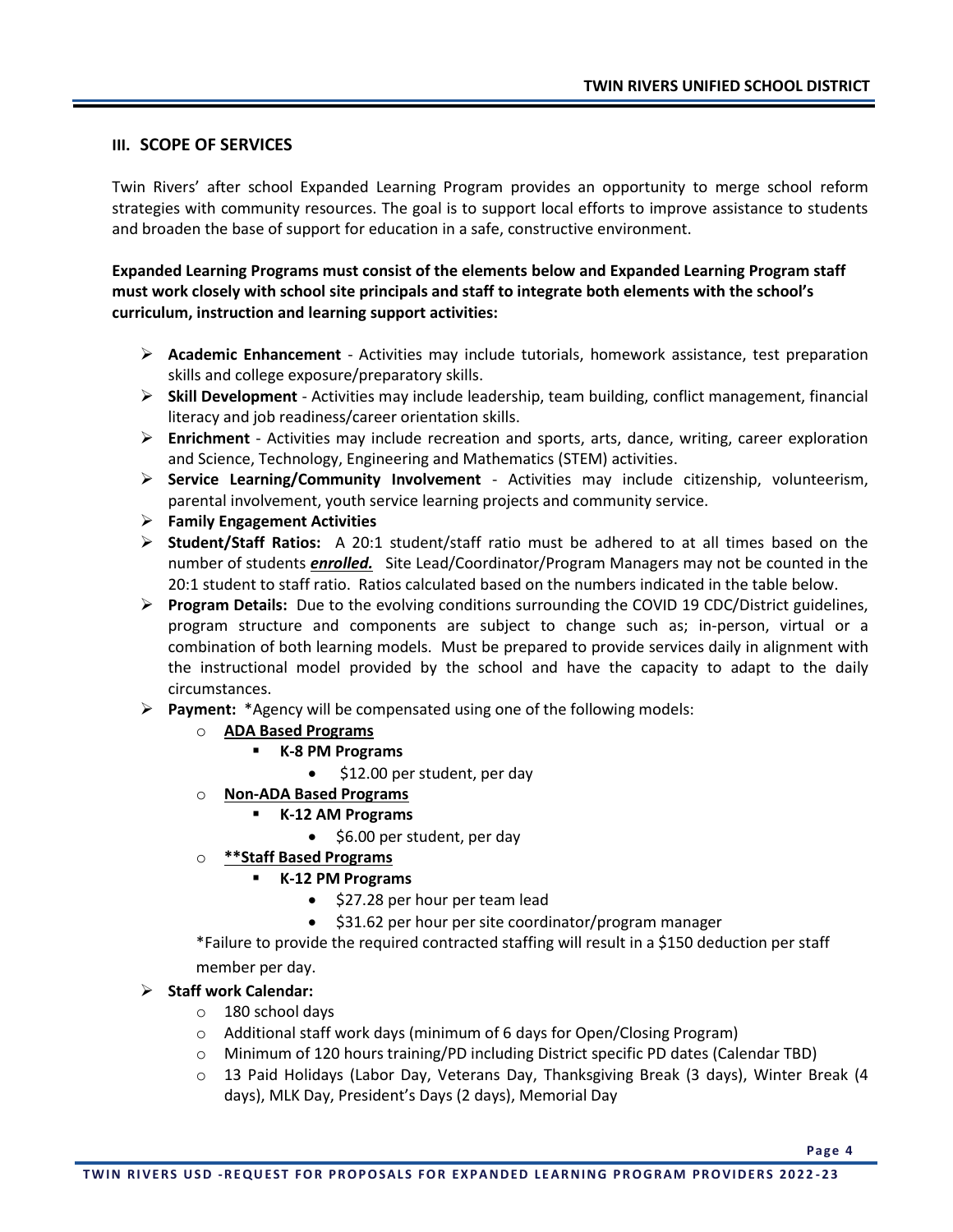|                                                           |                      |                       |                 |               | <u>.</u>                                 | <b>PM</b>       |                       |
|-----------------------------------------------------------|----------------------|-----------------------|-----------------|---------------|------------------------------------------|-----------------|-----------------------|
|                                                           | AM ADA               | <b>Number of</b>      | <b>AM</b>       | <b>PM ADA</b> |                                          |                 | <b>Maximum</b>        |
| <b>School Name</b>                                        | <b>Target</b>        | <b>Staff AM</b>       | <b>Contract</b> | <b>Target</b> | *Number of Staff PM                      | <b>Contract</b> | <b>Contract Award</b> |
|                                                           |                      |                       | <b>Amount</b>   |               |                                          | <b>Amount</b>   | <b>Amount</b>         |
| CCAA K-6                                                  | 40                   | 2 team leads          | \$43,200        | 100           | 5 team leads/1 coord.                    | \$216,000       | \$259,200.00          |
| D. W. Babcock Elementary                                  | 40                   | 2 team leads          | \$43,200        | 100           | 5 team leads/1 coord.                    | \$216,000       | \$259,200.00          |
| Del Paso Heights Elementary                               | 40                   | 2 team leads          | \$43,200        | 100           | 5 team leads/1 coord.                    | \$216,000       | \$259,200.00          |
| Dry Creek Elementary                                      | 40                   | 2 team leads          | \$43,200        | 100           | 5 team leads/1 coord.                    | \$216,000       | \$259,200.00          |
| <b>Fairbanks Elementary</b>                               | 40                   | 2 team leads          | \$43,200        | 100           | 5 team leads/1 coord.                    | \$216,000       | \$259,200.00          |
| <b>Foothill Oaks Elementary</b>                           | 40                   | 2 team leads          | \$43,200        | 100           | 5 team leads/1 coord.                    | \$216,000       | \$259,200.00          |
| <b>Foothill Ranch Middle</b>                              | 40                   | 2 team leads          | \$43,200        | 80            | 4 team leads/1 coord.                    | \$172,800       | \$216,000.00          |
| <b>Frontier Elementary</b>                                | 40                   | 2 team leads          | \$43,200        | 100           | 5 team leads/1 coord.                    | \$216,000       | \$259,200.00          |
| Garden Valley Elementary                                  | 40                   | 2 team leads          | \$43,200        | 100           | 5 team leads/1 coord.                    | \$216,000       | \$259,200.00          |
| Hagginwood Elementary                                     | 40                   | 2 team leads          | \$43,200        | 100           | 5 team leads/1 coord.                    | \$216,000       | \$259,200.00          |
| Hazel Strauch Elementary                                  | 40                   | 2 team leads          | \$43,200        | 100           | 5 team leads/1 coord.                    | \$216,000       | \$259,200.00          |
| <b>Hillsdale Elementary</b>                               | 40                   | 2 team leads          | \$43,200        | 100           | 5 team leads/1 coord                     | \$216,000       | \$259,200.00          |
| Kohler Elementary                                         | 40                   | 2 team leads          | \$43,200        | 120           | 6 team leads/1 coord.                    | \$259,200       | \$302,400.00          |
| Las Palmas Elementary                                     | 40                   | 2 team leads          | \$43,200        | 120           | 6 team leads/1 coord.                    | \$259,200       | \$302,400.00          |
| <b>Madison Elementary</b>                                 | 40                   | 2 team leads          | \$43,200        | 120           | 6 team leads/1 coord.                    | \$259,200       | \$302,400.00          |
| Martin Luther King Jr.                                    |                      |                       |                 |               |                                          |                 |                       |
| <b>Technology Academy</b>                                 | 40                   | 2 team leads          | \$43,200        | 100           | 5 team leads/1 coord.                    | \$216,000       | \$259,200.00          |
| Michael J. Castori                                        | 40                   | 2 team leads          | \$43,200        | 100           |                                          |                 |                       |
| Elementary                                                |                      |                       |                 |               | 5 team leads/1 coord.                    | \$216,000       | \$259,200.00          |
| Northwood Elementary                                      | 40                   | 2 team leads          | \$43,200        | 100           | 5 team leads/1 coord.                    | \$216,000       | \$259,200.00          |
| Norwood Junior High                                       | 40                   | 2 team leads          | \$43,200        | 100           | 5 team leads/1 coord.                    | \$216,000       | \$259,200.00          |
| Oakdale Elementary                                        | 40                   | 2 team leads          | \$43,200        | 120           | 6 team leads/1 coord.                    | \$259,200       | \$302,400.00          |
| <b>Orchard Elementary</b>                                 | 40                   | 2 team leads          | \$43,200        | 100           | 5 team leads/1 coord.                    | \$216,000       | \$259,200.00          |
| <b>Pioneer Elementary</b>                                 | 40                   | 2 team leads          | \$43,200        | 120           | 6 team leads/1 coord.                    | \$259,200       | \$302,400.00          |
| Regency Park                                              | 40                   | 2 team leads          | \$43,200        | 100           | 5 team leads/1 coord.                    | \$216,000       | \$259,200.00          |
| <b>Ridgepoint Elementary</b>                              | 40                   | 2 team leads          | \$43,200        | 100           | 5 team leads/1 coord.                    | \$216,000       | \$259,200.00          |
| Rio Linda Preparatory<br>Academy                          | 40                   | 2 team leads          | \$43,200        | 100           | 5 team leads/1 coord.                    | \$216,000       | \$259,200.00          |
| Rio Tierra Junior High                                    | 40                   | 2 team leads          | \$43,200        | 80            | 4 team leads/1 coord.                    | \$151,200       | \$189,000.00          |
| Sierra View Elementary                                    | 40                   | 2 team leads          | \$43,200        | 100           | 5 team leads/1 coord.                    | \$216,000       | \$259,200.00          |
| Smythe Academy of Arts and<br>Sciences                    | 40                   | 2 team leads          | \$43,200        | 120           | 6 team leads/1 coord.                    | \$259,200       | \$302,400.00          |
| Village Elementary                                        | 40                   | 2 team leads          | \$43,200        | 100           | 5 team leads/1 coord.                    | \$216,000       | \$259,200.00          |
| Warren A. Allison Elementary                              | 40                   | 2 team leads          | \$43,200        | 100           | 5 team leads/1 coord.                    | \$216,000       | \$259,200.00          |
| <b>Woodridge Elementary</b>                               | 40                   | 2 team leads          | \$43,200        | 100           | 5 team leads/1 coord.                    | \$216,000       | \$259,200.00          |
| **Requesting proposals for staff-based sites listed below |                      |                       |                 |               |                                          |                 |                       |
|                                                           | <b>Number</b>        |                       | <b>AM</b>       | <b>Number</b> |                                          | <b>PM</b>       | <b>Maximum</b>        |
| <b>School Name</b>                                        | of<br><b>Student</b> | Number of<br>Staff AM | Contract        |               | Students <sup>*</sup> Number of Staff PM | <b>Contract</b> | <b>Contract Award</b> |

*Number of students and staff requirements are subject to change based on funding availability.*

**AM Staff AM Amount PM Amount Amount** Frederick Joyce Elementary <sup>40</sup> **2 team leads \$43,200 <sup>120</sup>** 6 team leads \$ 166,217 \$209,417.00 Westside Elementary <sup>40</sup> **2 team leads \$43,200 <sup>100</sup>** 2 team leads \$ 55,406 \$98,606.00 Woodlake Elementary <sup>40</sup> **2 team leads \$43,200 <sup>100</sup>** 5 team leads \$ 138,515 \$181,715.00 Foothill High School <sup>60</sup> **3 team leads \$64,800 <sup>60</sup>** 3 team leads/1 coord. \$ 138,507 \$203,307.00 Grant High School **60 3 team leads** \$64,800 **60** 3 team leads/1 coord. \$ 138,507 \$203,307.00 Highlands High School <sup>60</sup> **3 team leads \$64,800 <sup>60</sup>** 3 team leads/1 coord. \$ 138,507 \$203,307.00 Rio Linda High School <sup>60</sup> **3 team leads \$64,800 <sup>60</sup>** 3 team leads/1 coord. \$ 138,507 \$203,307.00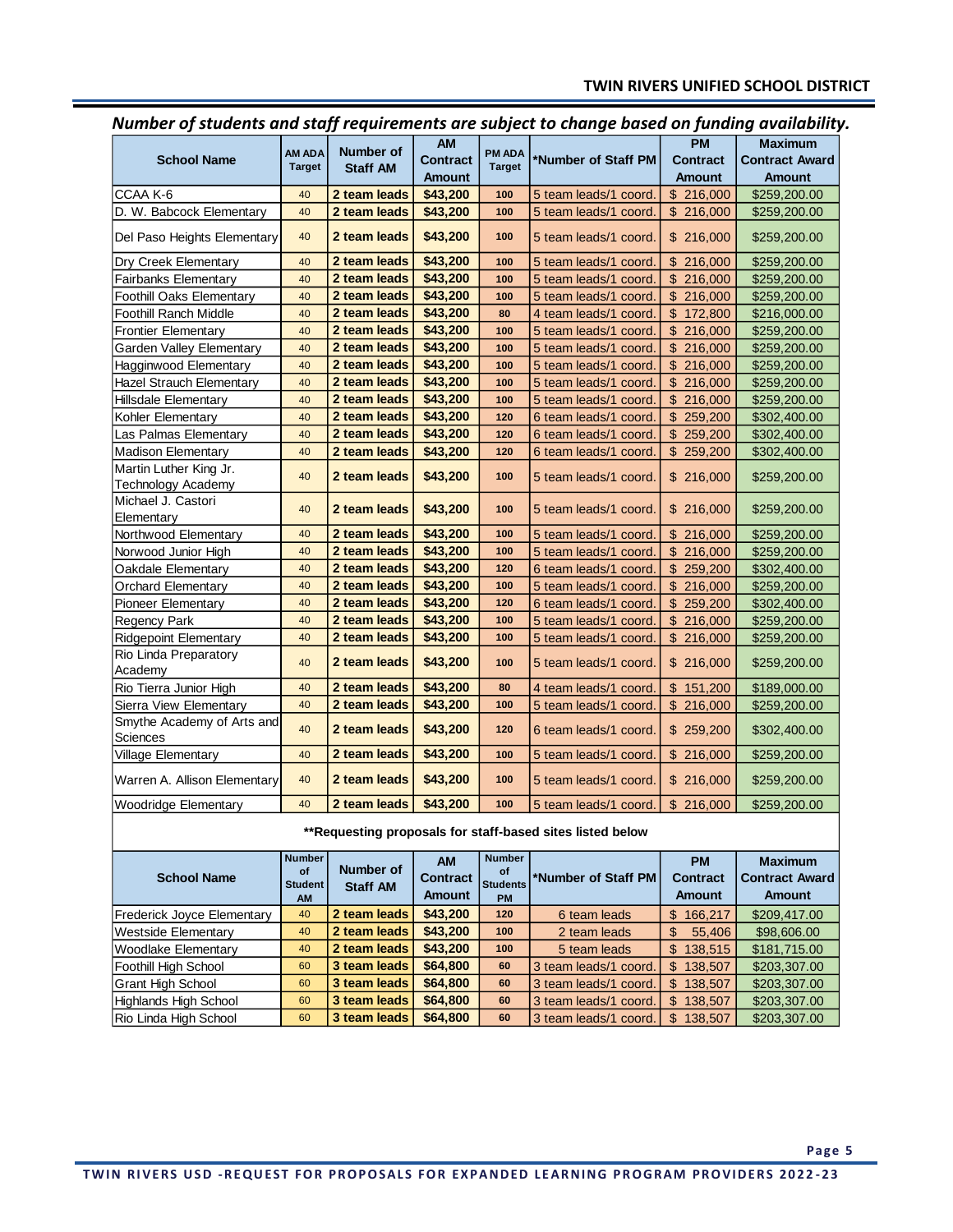#### **IV. PROPOSAL SUBMISSION**

**PROPOSALS MUST BE SUBMITTED ON THIS RFP FORM. PLEASE FILL IN YOUR NAME ON THE TITLE PAGE AND COMPLETE ALL SECTIONS. PLEASE ONLY SUBMIT ATTACHMENTS AS REQUESTED WITHIN. SIGN AND RETURN THE ENCLOSED DISTRICT FORMS (APPENDIX 2). PROPOSALS MUST BE EMAILED (NOT DELIVERED PERSONALLY) NO LATER THAN MAY 13, 2022 TO THE FOLLOWING:** 

**[debra.gordon@twinriversusd.org](mailto:debra.gordon@twinriversusd.org) with cc to[: wendi.cowan@twinriversusd.org](mailto:wendi.cowan@twinriversusd.org)**

**PROVIDE YOUR RESPONSES ON A SEPARATE COPY TO THE FOLLOWING QUESTIONS:**

*(Limited to 5 pages)*

- **1. List site(s) you are proposing to serve?**
- **2. Please summarize your past,** *successful experience* **in providing before-school, after-school and summer supplemental programs for Twin Rivers USD.**
- **3. Describe the elements of high quality programming that will be addressed and incorporated into the design of the program.**
- **4. Describe your Agency's capacity to hire, train and retain high quality staff.**
- **5. Describe the staff development/training opportunities** *your agency* **provides for all staff. Indicate the minimum hours of staff development/training that staff are required to complete for a school year.**
- **6. Describe your strategy to retain 90% or better of average daily attendance at a single site.**
- **7. How will program schedules and offerings be designed to encourage and support regular participation among students?**
- **8. Describe the specific responsibilities/roles/duties of your Site Lead/Coordinator/Program Managers to be places at the school site(s). Indicate the daily work hours, minimum hiring qualifications and any additional responsibilities outside of the Expanded Learning program hours.**
- **9. Describe your Agency's systems of support dedicated to the programs and list specifically the position within your agency that directly supports the Site Lead/Coordinator/Program Managers.**
- **10. Describe the measures that will be taken by your agency to ensure that all required program documentation is accurate, complete and submitted by required deadlines. How is student daily and monthly attendance verified for accuracy by your agency?**
- **11. Attach up to three letters of collaboration/commitment from primary partners or sponsors (separate sheets)**.
- **12. For non-profit agencies, please attach (separate sheets):** 
	- a. A copy of your 501(c)(3) determination letter from the IRS
	- b. If agency's operating budget is more than \$100,000, provide a copy of the most recent annual audit
	- c. If agency's operating budget is less than \$100,000, provide a copy of a financial statement documenting one year's fiscal activity, reviewed or compiled by a CPA
	- d. Proof of insurance
- **13. Cost:** Please provide an **itemized budget** for your program, including cost of program components, materials, salaries (hourly rates for team leaders and site coordinators/program managers), administrative/overhead costs, and the amount of available matching funds **(separate sheet)**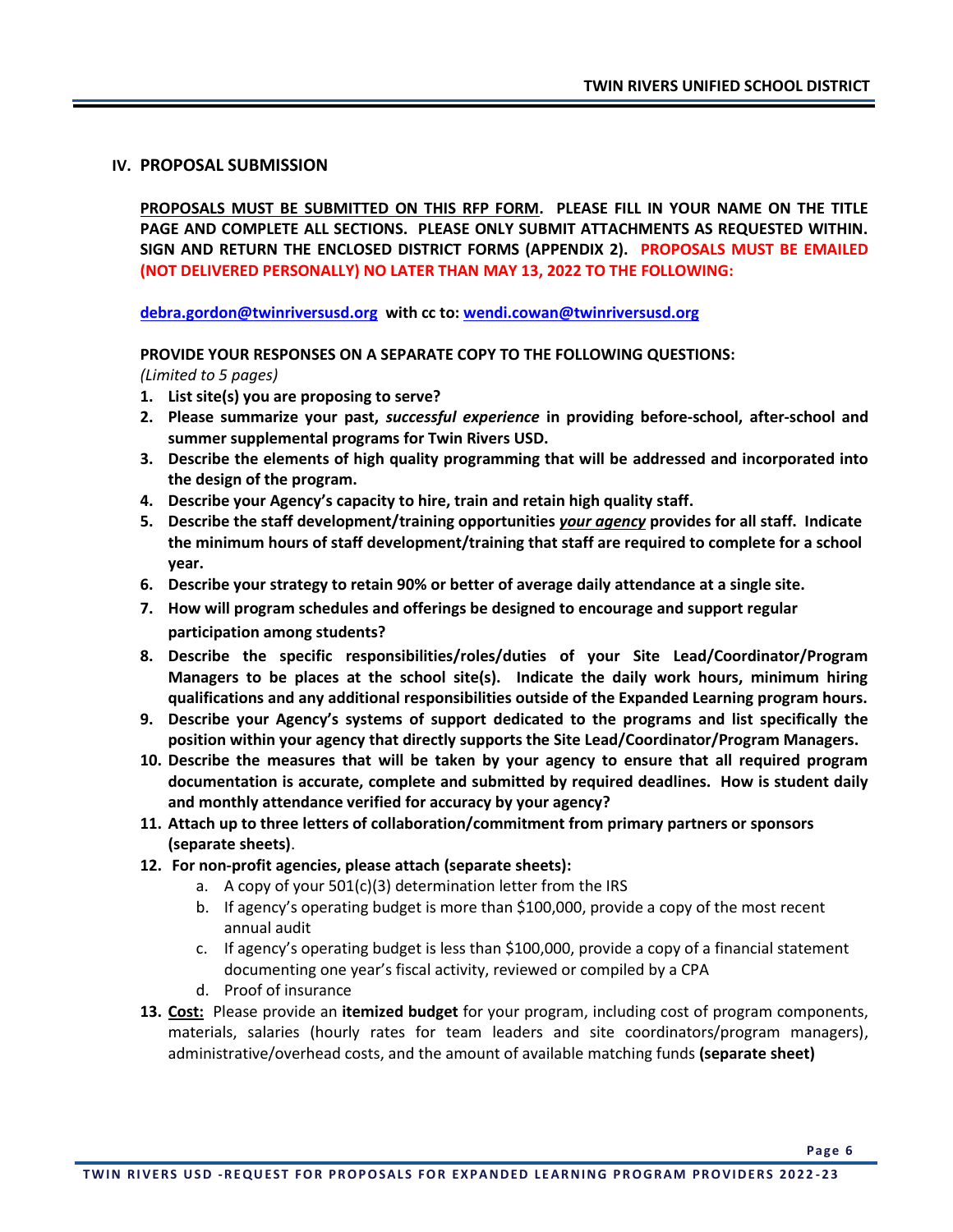#### **V. QUESTIONS & ANSWERS/ADDENDA/PROPOSAL DUE DATE**

Questions concerning this RFP may be submitted by email only no later than 3:00 p.m. May 5, to **[debra.gordon@twinriversusd.org](mailto:debra.gordon@twinriversusd.org)**.**.** An Addendum, with summary of Q&A, if applicable, will be posted to the District website on or around May 9, 2022.

**Proposals are due May 13, 2022 and must be submitted by email ONLY to:** 

**[debra.gordon@twinriversusd.org](mailto:debra.gordon@twinriversusd.org)** with cc to: **[wendi.cowan@twinriversusd.org](mailto:wendi.cowan@twinriversusd.org)**

Your proposal submission and the District forms provided in this RFP must be signed. Digital/scanned signatures will be accepted.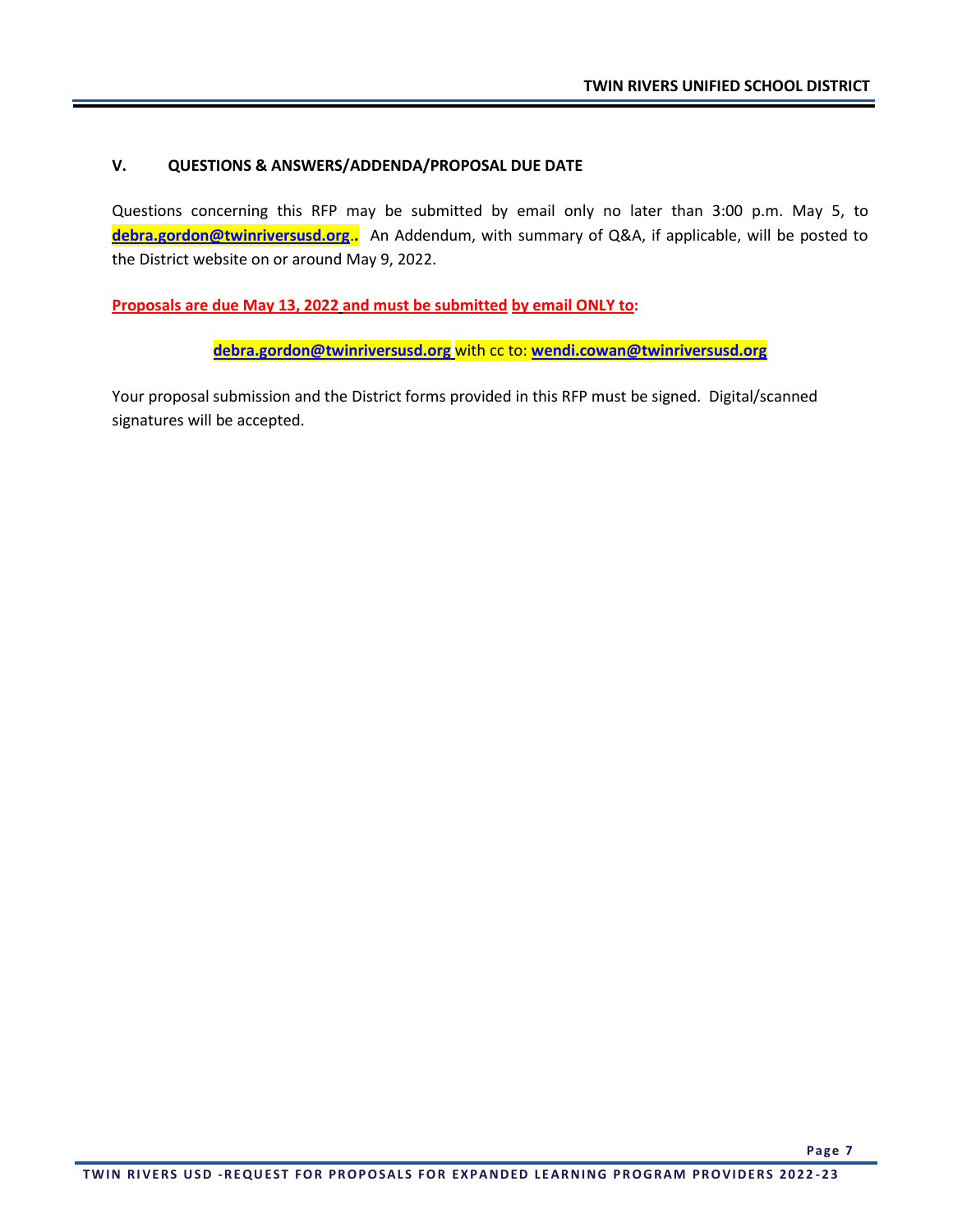#### **VI. EVALUATION OF PROPOSALS**

Proposals will be evaluated based on the following minimum criteria (not listed in the order of importance):

- **A.** Thoroughness of response this RFP (all sections completed, supporting info provided) *15 points*
- **B.** Ability to meet or exceed District requirements *15 points*
- **C.** Staffing ratios, recruitment, qualifications of Staff *15 points*
- **D.** Agency has continuously demonstrated the willingness and ability to meet District goals and initiatives. Has past record of being flexible and creative to adapt program as needed. *20 points*
- *E.* Maintenance, accuracy and process of required documentation *10 points*
- **F.** Past successful District Expanded Learning program *15 points*
- **G.** Proposed budget and matching funds *10 points*

The District reserves the right to:

- Select the firm that, in the District's judgment, will best meet the District's needs. Fees are an important factor, but will **not** be the sole factor in making a selection.
- Reject any and all proposals or to waive any non-statutory informality. The Board of Trustees further reserves the right to make the contract award deemed by the administration to be in the best interest of the District. The Board's decision to accept or reject the contract shall be final.
- Award a contract, or portions of the whole, to more than one firm, renewable for an additional two years;
- Not to award a contract, either as a result of proposals received, or any other reason.

Proposals must be deemed responsive to this RFP to be considered for further review and evaluation. To be deemed responsive, the proposal must be received by the deadline, addressing all of the required elements.

All responsive proposals will be reviewed and evaluated by a District panel. (Interviews are not, but the District may request additional information from respondents.) Award of contract, if any, will be made upon the panel's review, conditional on final approval by the Twin Rivers Unified School District Board of Trustees. May 27, 2022 is the target date for completion of the selection process and June 14, 2022 for the Board award.

Thank you for your interest in serving the needs of Twin Rivers Unified School District. The District invites you to respond and looks forward to receiving your firm's proposal.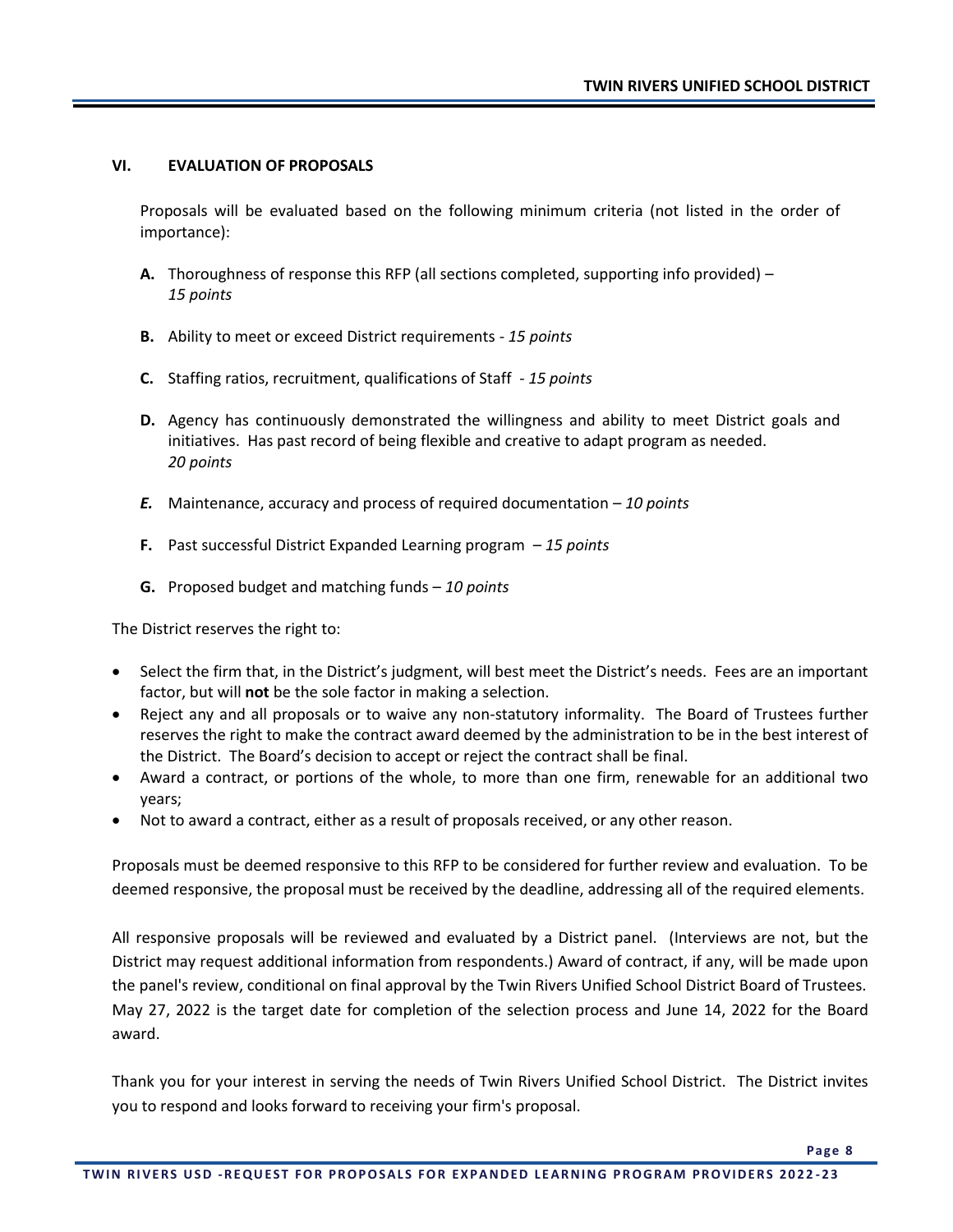# **APPENDIX 1**

## **DISTRICT REQUIRED FORMS**

*Offer to Enter Into Contract General Terms and Conditions Qualification Certification Non-Collusion Declaration*

**Page 9**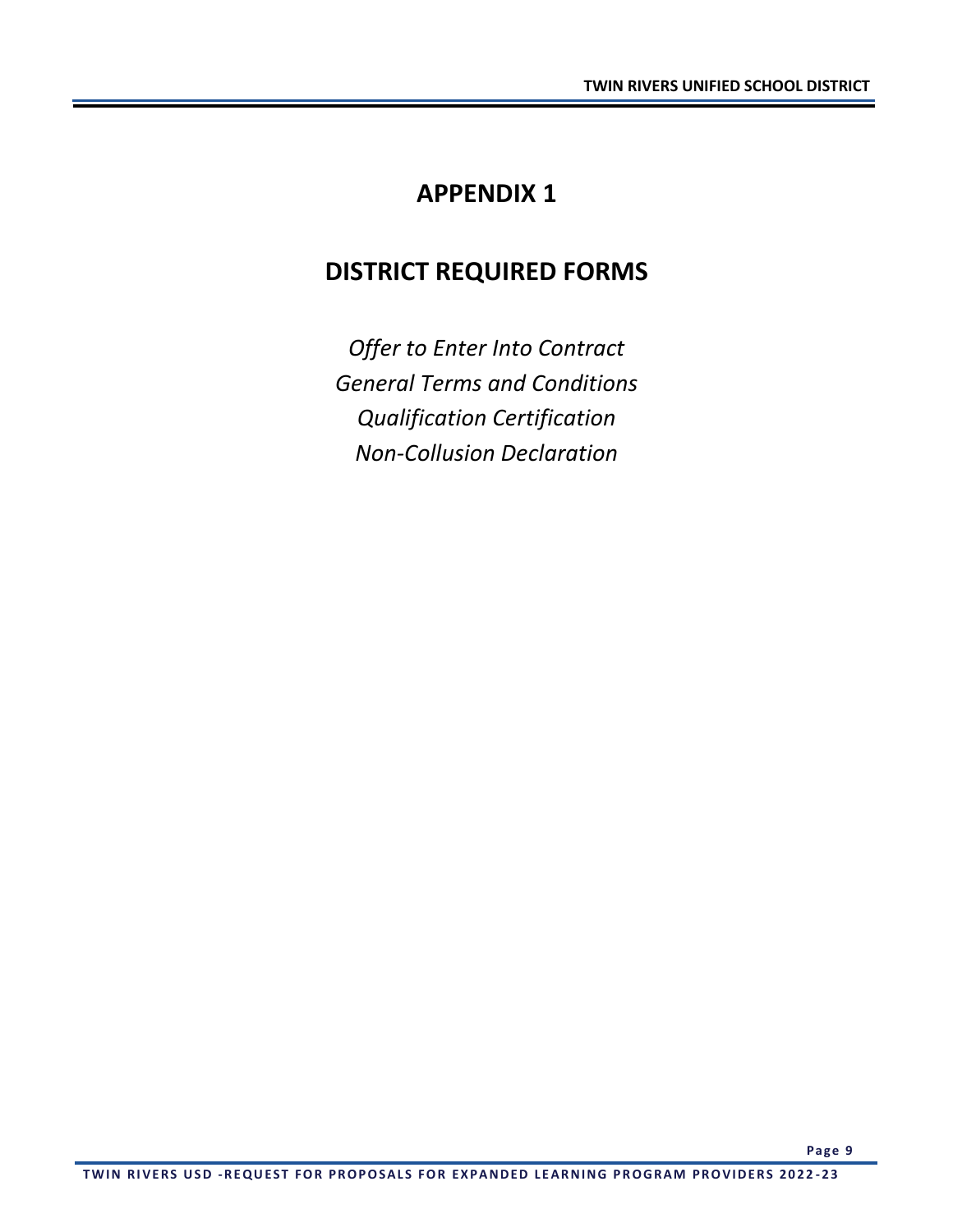#### **OFFER TO ENTER INTO CONTRACT**

The undersigned hereby proposes to enter into an agreement with the Twin Rivers Unified School District and to furnish services as described in this Request for Proposal.

| <b>Name and Address of Firm:</b> |  |  |
|----------------------------------|--|--|
|----------------------------------|--|--|

| Name:                                                   |                                                                                                                        |  |  |  |
|---------------------------------------------------------|------------------------------------------------------------------------------------------------------------------------|--|--|--|
| Address:                                                |                                                                                                                        |  |  |  |
| City and State:                                         |                                                                                                                        |  |  |  |
| Telephone Number:                                       | <u> 1989 - Johann Barn, mars ann an t-Amhain an t-Amhain ann an t-Amhain an t-Amhain an t-Amhain an t-Amhain an t-</u> |  |  |  |
| Fax Number:                                             | <u> 1989 - Johann Barn, amerikansk politiker (d. 1989)</u>                                                             |  |  |  |
| <b>Email Address:</b>                                   |                                                                                                                        |  |  |  |
| Signature of Authorized Officer/Representative of Firm: |                                                                                                                        |  |  |  |
| Authorized Signature:                                   |                                                                                                                        |  |  |  |
| Printed or typed name:                                  |                                                                                                                        |  |  |  |
| Title:                                                  |                                                                                                                        |  |  |  |
| Date:                                                   |                                                                                                                        |  |  |  |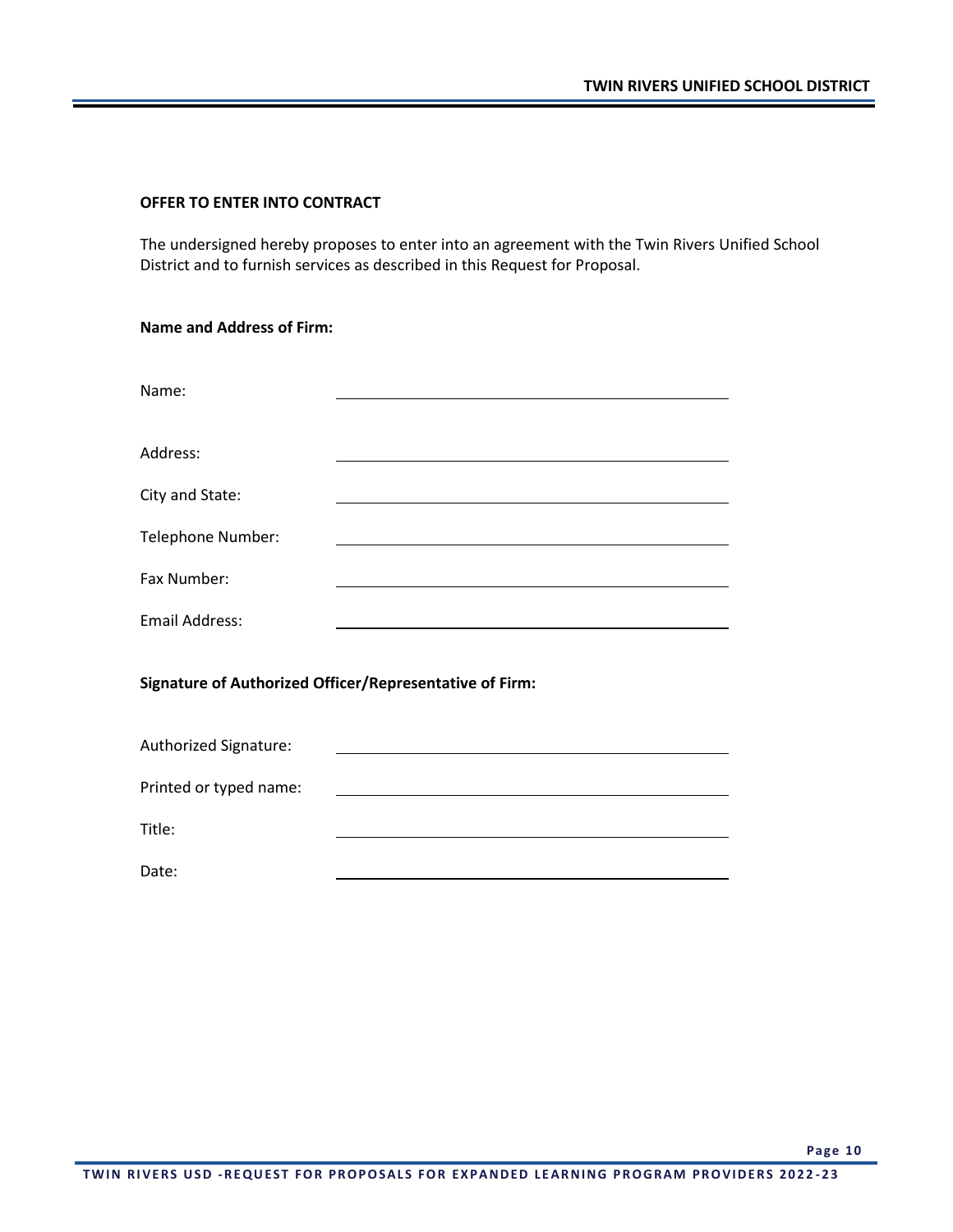#### **GENERAL TERMS AND CONDITIONS**

- 1. **INSTRUCTIONS AND USE OF FORMS**. In order to preserve uniformity and to facilitate the award of contracts, Respondents shall complete and return the enclosed District-required forms with their proposals.
- 2. **ACCEPTANCE OR REJECTION OF RESPONSES**. The District reserves the right to reject any and all Responses that are incomplete, contain errors, arrive after the due date/time or are submitted by unqualified vendors. The District reserves the right not to award a contract if the District, in its sole discretion, deems the responses received pursuant to this RFP lacking in any respect or insufficient to meet the District's requirements and needs.
- 3. **PROPOSAL PROTESTS.** The following instructions must be followed by a Respondent who wishes to challenge the District's selection and award of any contract pursuant to this RFP:
	- a) Any protest must be submitted in writing to the Manager, Contract & E-Rate Services, Twin Rivers Unified School District, 3222 Winona Way, Suite 200, North Highlands, CA 95660, before 3:00 p.m. on May 18, 2022.
	- b) Only vendors who submitted a proposal in response to this RFP may file a protest.
	- c) Protests must contain the following specific information:
		- Protestor's name, address, tele. no. and email address;
		- Date on which protestor's Response was submitted to the District;
		- Protestor's *specific, detailed basis for the protest*, which must be *supported by facts and/or documentation*. Protests based on hearsay, feelings or opinions not supported by facts, will be deemed invalid.
	- d) The protestor shall send a copy of the initial protest document and any attached documentation to all other parties that may be affected financially by the outcome.
	- e) The District will review and evaluate the protest for validity, including, if required, review by outside counsel. The District and/or counsel will provide a response within ten (10) days of review of the protest letter.
	- f) If upon review, the proposal protest is found to be frivolous or lacking validity, the protest will be rejected and the protesting party may be deemed ineligible to participate in future District RFPs or contracts.
- 4. **ASSIGNMENT PROHIBITED**. No contract awarded under this proposal shall be assigned without the express, prior written approval of the District. Any attempted assignment in violation of the provision may be voided at the option of the Board of Trustees.
- *5.* **NO CONTACT WITH BOARD OF TRUSTEES**. *Respondents may not contact any member of the Twin Rivers USD Board of Trustees regarding this RFP unless specifically invited to an interview conducted by the Board.*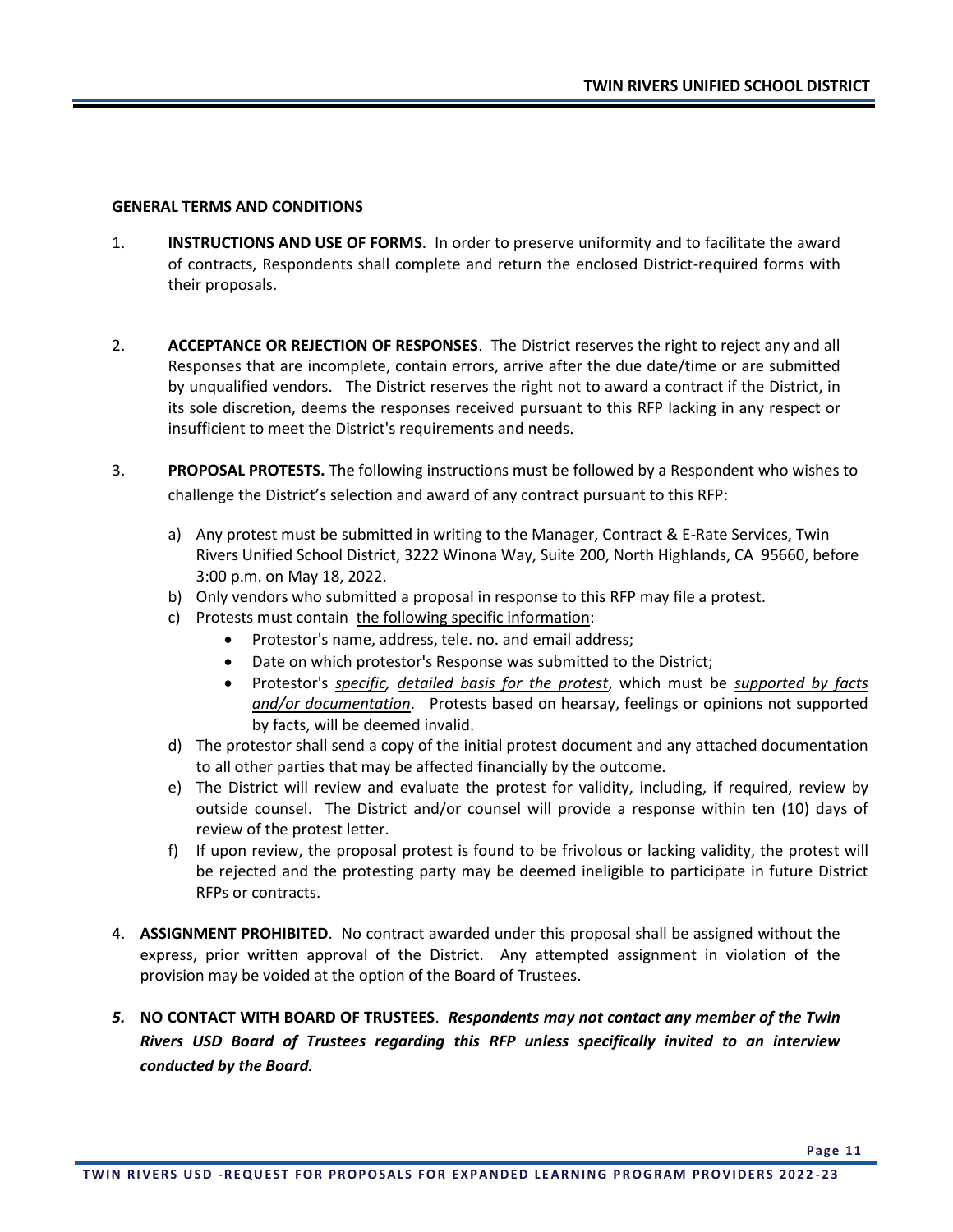6. **NON-DISCRIMINATION**. The Twin Rivers Unified School District does not discriminate in the selection, acceptance, or treatment of any contractor based upon race, color, national origin, religion, sex, sexual orientation, handicap, age, veterans status, medical condition as defined in Section 12926 of the California Government Code, ancestry, marital status, or citizenship, within the limits imposed by law. The District likewise prohibits discrimination by contractors and subcontractors, and may require the successful vendor(s) to give written notice of their obligations to labor organizations with which they have a collective bargaining or other agreement, in compliance with Government Code 12990.

#### **ACCEPTANCE OF GENERAL TERMS AND CONDITIONS**

The undersigned hereby acknowledges receipt and acceptance of the above Terms and Conditions.

**Name of Firm:** 

**Authorized Signature and Date**

**Printed Name:**

**Title:**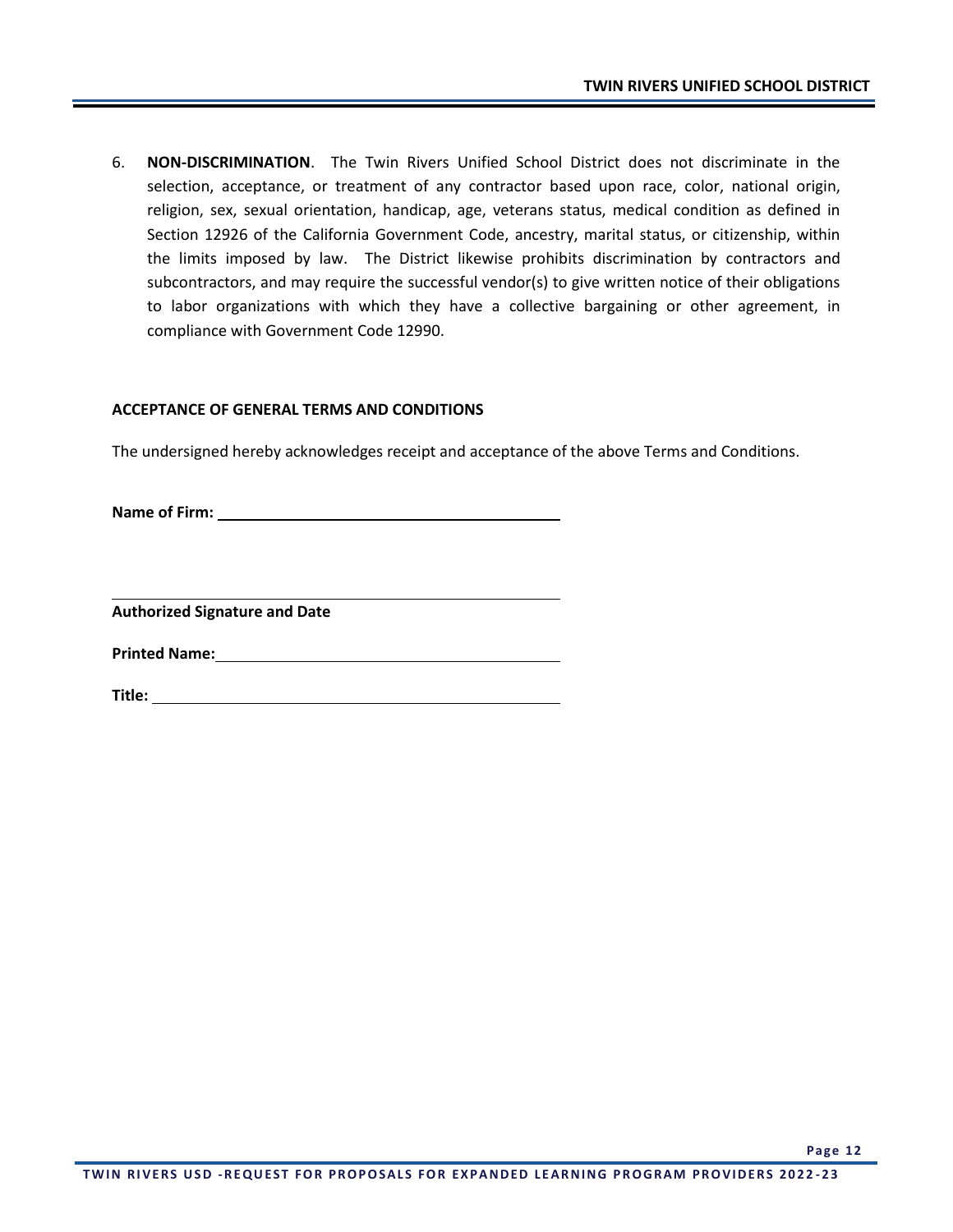

### *Qualification Certification*

I, the undersigned, certify and declare, with specific reference to the California False Claims Act, Government Code sections 12650, *et seq.*, that I have reviewed all of the information presented in this submittal and know its contents. The matters stated in the submittal are true of my own knowledge and belief, except as to those matters stated on information and belief, and as to those matters I believe them to be true.

I declare under penalty of perjury that the foregoing is true and correct.

| Name:         |  |
|---------------|--|
|               |  |
| Signature:    |  |
| Title:        |  |
|               |  |
| Name of Firm: |  |
| Date:         |  |
|               |  |